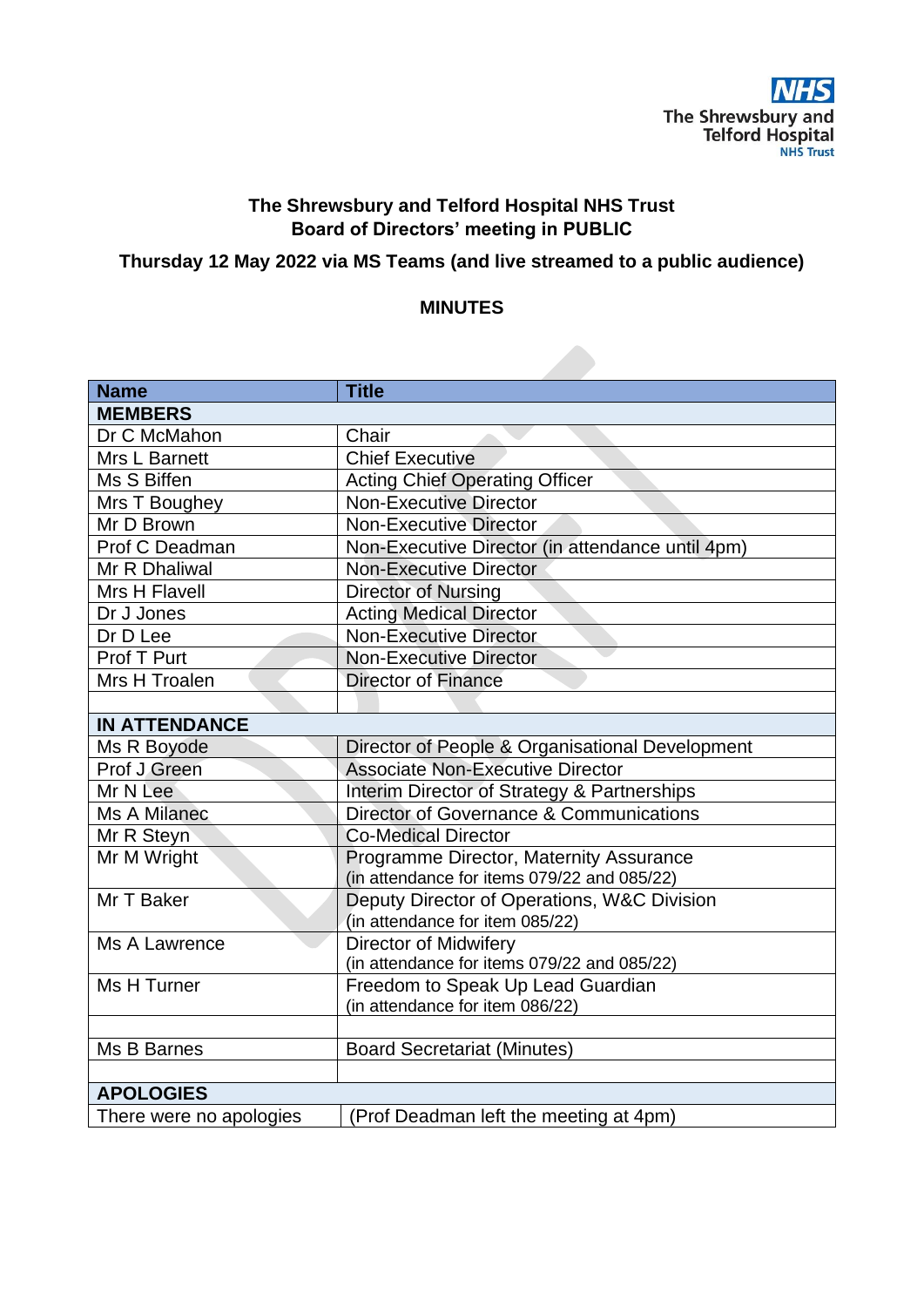| No.    | <b>ITEM</b>                                                                                                                                                                                                                                                                                                                                                                                                                                                                                                                                                                                                   | <b>ACTION</b> |  |
|--------|---------------------------------------------------------------------------------------------------------------------------------------------------------------------------------------------------------------------------------------------------------------------------------------------------------------------------------------------------------------------------------------------------------------------------------------------------------------------------------------------------------------------------------------------------------------------------------------------------------------|---------------|--|
|        | <b>PROCEDURAL ITEMS</b>                                                                                                                                                                                                                                                                                                                                                                                                                                                                                                                                                                                       |               |  |
| 072/22 | <b>Welcome, Introductions and Apologies</b>                                                                                                                                                                                                                                                                                                                                                                                                                                                                                                                                                                   |               |  |
|        | The Chair welcomed all those present, and observing members of the<br>public attending the meeting via the live stream.                                                                                                                                                                                                                                                                                                                                                                                                                                                                                       |               |  |
|        | Dr McMahon extended a warm welcome to Mr Raj Dhaliwal, who had<br>joined the Board on 1 May 2022 as a Non-Executive Director (NED).<br>Mr Dhaliwal's core skill set was in finance/financial governance, and<br>he would also become a member of the Finance & Performance<br>Assurance Committee (FPAC).                                                                                                                                                                                                                                                                                                     |               |  |
|        | Dr McMahon was also pleased to extend a warm welcome to Prof<br>Julie Green, who had joined the Board on the same date, as an<br>Associate Non-Executive Director (A.NED). Prof Green is Head of<br>School at Keele University, for Nursing and Midwifery, and she would<br>become a member of the Quality & Safety Assurance Committee<br>(QSAC) and Ockenden Report Assurance Committee (ORAC). Prof<br>Green would also take on the role of Board Maternity and Neonatal<br>Safety Champion.                                                                                                               |               |  |
| 073/22 | <b>Staff Story</b>                                                                                                                                                                                                                                                                                                                                                                                                                                                                                                                                                                                            |               |  |
|        | The Director of People & OD introduced a video, in which two<br>colleagues described their experiences of Long-COVID, and how it<br>had impacted them, their families, and their work.<br>In the video, Anna and Richard spoke about the Long-COVID<br>Support Group, which was set up in 2020 with the aim of providing<br>peer to peer support to staff suffering with Long-COVID. The Support<br>Group had provided an opportunity to share individual experiences,<br>and to provide resources and expertise to support members of the<br>group, as well as raising awareness of Long-COVID in the Trust. |               |  |
|        | In response to a query from the Chair with regard to the sharing of<br>learning, Ms Boyode confirmed that the Trust had worked in<br>partnership with the Integrated Care System (ICS) and national<br>teams, to raise and improve awareness for both colleagues and the<br>community.                                                                                                                                                                                                                                                                                                                        |               |  |
|        | The Board of Directors noted the staff story, and asked for their<br>thanks to be relayed to Anna and Richard for sharing their personal<br>experiences of Long-COVID.                                                                                                                                                                                                                                                                                                                                                                                                                                        |               |  |
| 074/22 | Quorum                                                                                                                                                                                                                                                                                                                                                                                                                                                                                                                                                                                                        |               |  |
|        | The Chair declared the meeting quorate.                                                                                                                                                                                                                                                                                                                                                                                                                                                                                                                                                                       |               |  |
| 075/22 | <b>Declarations of Conflicts of Interest</b>                                                                                                                                                                                                                                                                                                                                                                                                                                                                                                                                                                  |               |  |
|        | The Chair advised that declarations had been received from Mr                                                                                                                                                                                                                                                                                                                                                                                                                                                                                                                                                 |               |  |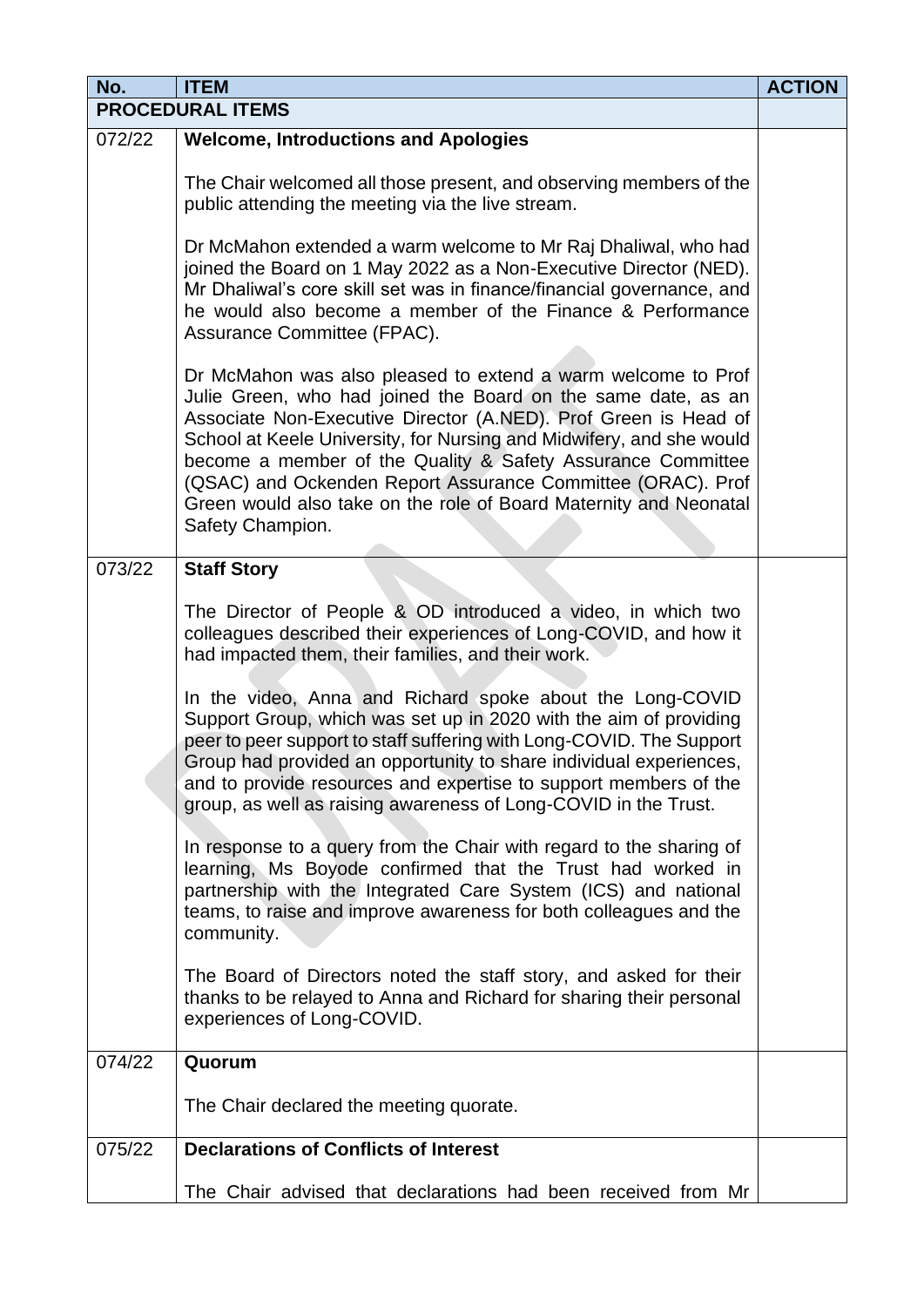|                                     | Dhaliwal and Prof Green, which had been duly recorded on the<br>Register of Directors' Interests.                                                                                                                                                                                                                                                                                                                                                                                                                                                                                                                                                                                                                                                                                                                                                                                                                                                                  |  |
|-------------------------------------|--------------------------------------------------------------------------------------------------------------------------------------------------------------------------------------------------------------------------------------------------------------------------------------------------------------------------------------------------------------------------------------------------------------------------------------------------------------------------------------------------------------------------------------------------------------------------------------------------------------------------------------------------------------------------------------------------------------------------------------------------------------------------------------------------------------------------------------------------------------------------------------------------------------------------------------------------------------------|--|
|                                     | No further conflicts of interest were declared that were not already<br>declared on the Register. The Chair reminded the Board of Directors<br>of the need to highlight any interests which may arise during the<br>meeting.                                                                                                                                                                                                                                                                                                                                                                                                                                                                                                                                                                                                                                                                                                                                       |  |
| 076/22                              | Minutes of the previous meeting                                                                                                                                                                                                                                                                                                                                                                                                                                                                                                                                                                                                                                                                                                                                                                                                                                                                                                                                    |  |
|                                     | The minutes of the meeting held on 14 April 2022 were approved by<br>the Board of Directors as an accurate record, subject to the following<br>amendments:                                                                                                                                                                                                                                                                                                                                                                                                                                                                                                                                                                                                                                                                                                                                                                                                         |  |
|                                     | Attendee removal: Ms Biffen clarified that, although she was listed<br>$\bullet$<br>as an attendee, she had been unable to join the meeting due to<br>the operational need to provide critical incident support<br>Item 061/22, Ockenden Report - Final Report: the following<br>$\bullet$<br>correction was requested by Mrs Barnett to the second bullet of<br>her introduction - ', to continue the improvement work that had<br>been carried out following Mrs Ockenden's interim first report'<br>Item 061/22: the following correction was requested by Dr Jones<br>$\bullet$<br>to the second bullet summarising his comments and observations<br>- ' following the mantra in the medical profession of "Listen to<br>the patient, they will tell you the diagnosis" would have ensured<br>the right diagnosis was determined, and perhaps if the Trust had<br>considered a similar principle it would have ensured the right<br>diagnosis was determined'. |  |
| 077/22                              | <b>Action Log</b>                                                                                                                                                                                                                                                                                                                                                                                                                                                                                                                                                                                                                                                                                                                                                                                                                                                                                                                                                  |  |
|                                     | The Board of Directors reviewed the action log, and agreed the<br>following:                                                                                                                                                                                                                                                                                                                                                                                                                                                                                                                                                                                                                                                                                                                                                                                                                                                                                       |  |
|                                     | Action 4 to remain open pending a new format presentation for<br>the Transformation Section of the IPR from the June meeting<br>Action 9 to remain open pending the embedding of identified<br>$\bullet$<br>actions and progress into future Genba Walk reports<br>Actions 6 and 9 to be closed.                                                                                                                                                                                                                                                                                                                                                                                                                                                                                                                                                                                                                                                                   |  |
|                                     | No further actions were listed for review.                                                                                                                                                                                                                                                                                                                                                                                                                                                                                                                                                                                                                                                                                                                                                                                                                                                                                                                         |  |
| 078/22                              | <b>Matters Arising from the previous minutes</b>                                                                                                                                                                                                                                                                                                                                                                                                                                                                                                                                                                                                                                                                                                                                                                                                                                                                                                                   |  |
|                                     | No further matters were raised which were not already covered on<br>the action log or agenda.                                                                                                                                                                                                                                                                                                                                                                                                                                                                                                                                                                                                                                                                                                                                                                                                                                                                      |  |
| <b>ASSURANCE FRAMEWORK (Part 1)</b> |                                                                                                                                                                                                                                                                                                                                                                                                                                                                                                                                                                                                                                                                                                                                                                                                                                                                                                                                                                    |  |
| 079/22                              | <b>Ockenden Report Action Plan</b>                                                                                                                                                                                                                                                                                                                                                                                                                                                                                                                                                                                                                                                                                                                                                                                                                                                                                                                                 |  |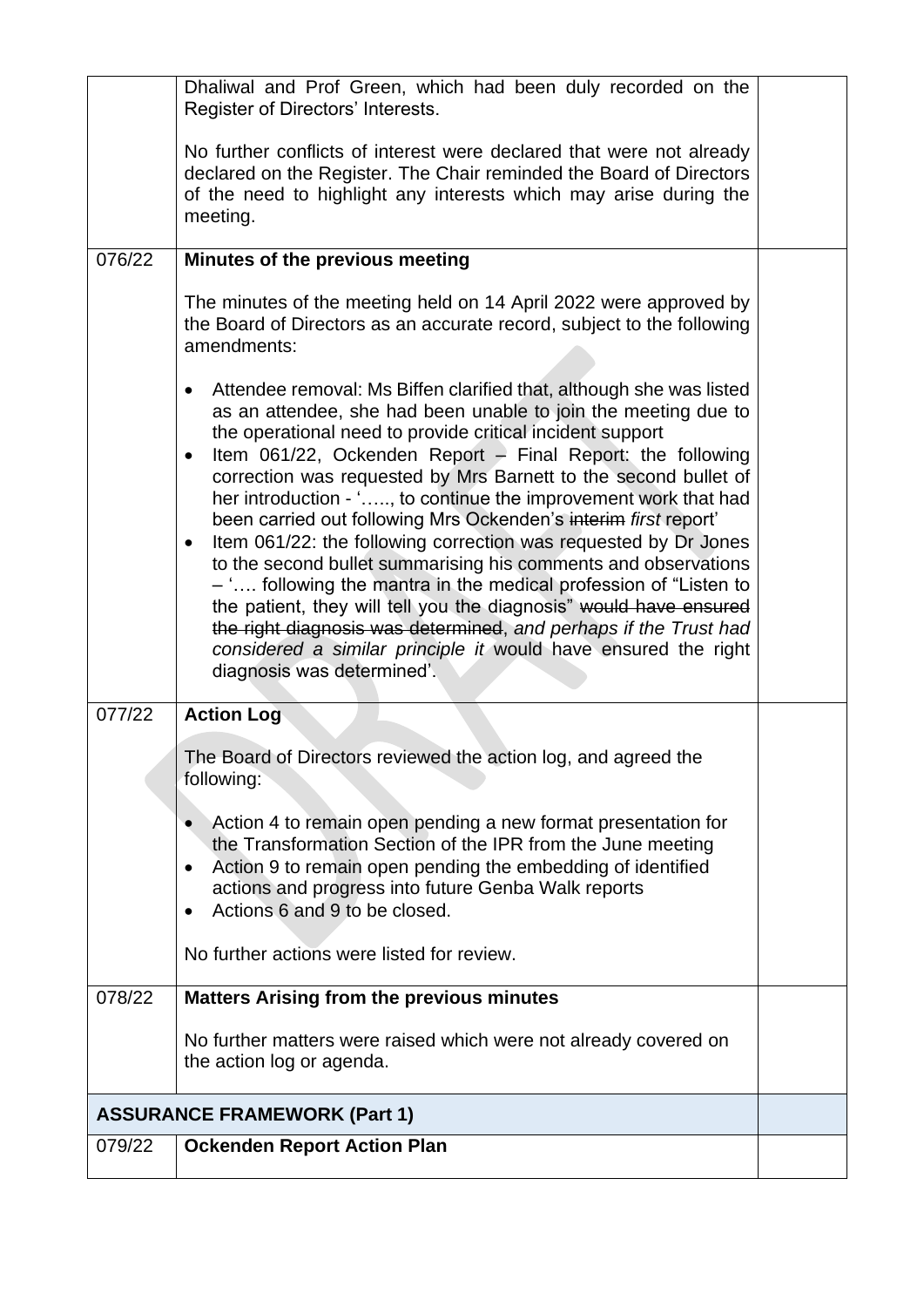The Board of Directors received the report from the Director of Nursing, who was joined for this item by Mrs Lawrence, Director of Midwifery, and Mr Wright, Programme Director, Maternity Assurance.

Mrs Flavell confirmed that the report provided an update on outstanding actions from the first Ockenden Report in 2020; and the first provisional assessment of the Trust's position in relation to the actions from the final Ockenden Report in 2022.

The following key points were covered:

- The final report set out:
	- o 66 Local Actions for Learning (LAFLs), which were specifically for the Trust to implement
	- o 15 Immediate and Essential Actions (IEA's), comprising 92 sub-actions, which were for every provider of NHS Maternity Services to implement, including this Trust
	- $\circ$  In total, there were 158 actions for this Trust to implement
- The Women and Children's Division, comprising doctors, midwives, managers and Maternity Transformation Programme (MTP) colleagues, had undertaken a provisional review of each of the 158 actions from the final report. The actions were provisional at this stage as each action needed to be validated formally through the Maternity Transformation Assurance Committee (MTAC). It had regrettably not been possible to do this before the production of this report, but reporting will return to synchronisation with the Board reporting timetable for the next meeting of the Board of Directors in public, in June 2022
- All actions from both reports were now in one single Action Plan
- The work required to deliver all the actions from the second report was substantial as some of the new actions were complex to navigate and would take time to go through the due and agreed assurance and validation processes
- A number of the new actions were dependent upon factors external to the Trust, and these would therefore need to be negotiated with external partners
- To avoid the risk of potential drift in actions that had previously been assessed as delivered fully, evidenced, and assured, threemonthly sustainability reviews were being introduced. Should there be deterioration in the rating of an action it would be reassessed and re-graded, and validated by MTAC. Sustainability review outcomes would be reported in future reports on a quarterly basis
- MTAC would meet again on 14 June, and the Ockenden Report Assurance Committee (ORAC) would be reconvened monthly from 21 June 2022, and would continue to be live streamed to the public.

Assurance was provided to the Board of Directors on the following points:

• Actions being taken to determine if there was any immediate risk to women today, whilst waiting for full completion of the action plan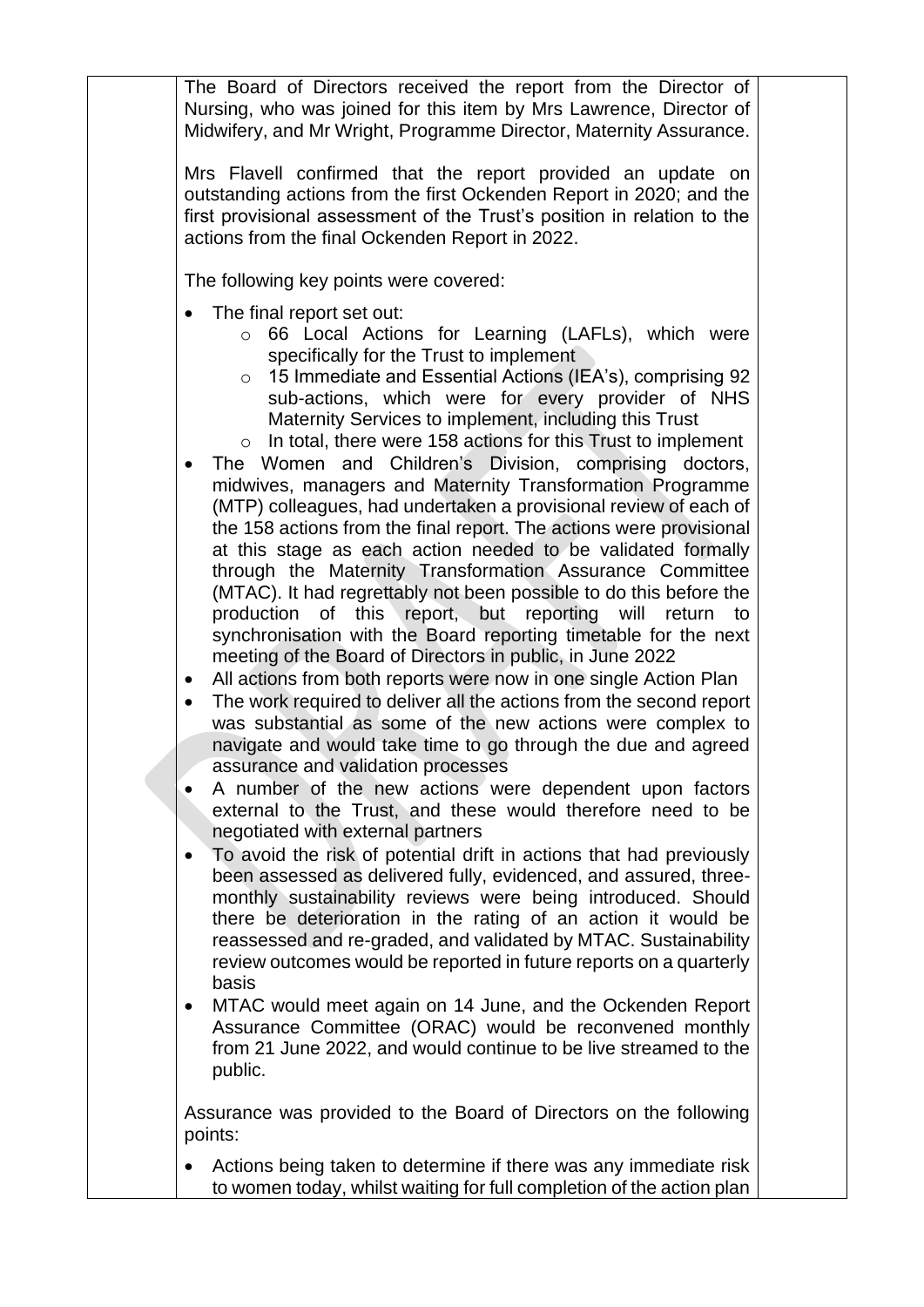– a gap analysis had been undertaken against current risk as part of the immediate review, and Mrs Flavell had confidence that prioritised actions were underway to mitigate risks where they had been identified

- The significant number of actions with external dependencies, including clarification of which elements were within the Trust's gift, and how the Trust could work constructively with its partners to take these forward – Mrs Flavell informed the Board of support being provided from partners, referencing in particular the Regional Chief Midwife's participation in MTAC meetings. With regard to external support at operational/clinical level, partnership support included the NHSE Improvement Adviser, the Maternity Voices Partnership, and CCG and LMNS colleagues. Expressions of interest were also being requested from other external organisations, stressing that the Trust was inviting a culture of challenge from all partners.
- The engagement of all teams and the opportunity for their involvement - Mrs Lawrence advised that there were a large number of Task & Finish Groups that fed into workstreams, which had been extended to different pockets of staff. The 'Improve Well' app was also providing an effective means of engagement and service improvement, and several drop-in sessions had been taking place for colleagues
- Any actions identified by the Trust which had not been in the final report – Mrs Lawrence advised of examples of an increase in the number of consultant midwives, and the wish to build on the engagement of staff
- Proactive planning and resources  $-$  a provision of just over £1m had been included in the Trust's financial plan this year, with the objective of ensuring the organisation had the correct infrastructure, investment in people and systems, and defined plans for future years. Mrs Lawrence provided an initial example of investment in the Professional Midwifery Advocate Model, which the Trust would ensure colleagues were released to attend
- Engagement of financial system partners in the investment required in maternity – Mrs Troalen confirmed that there was constant dialogue with the finance community in this regard, and there was clarity and full support from the system of the financial requirements. Mrs Barnett added that the Trust was working towards sustainable improvement, with workforce planning being built into investment
- Emerging risk, the understanding of residual risk and the associated review process – the Divisional risk process included constant assessment of risks, and a quality governance framework was embedded within the Women and Children's Division. Other elements of risk control within maternity included NHS Resolution's Clinical Negligence Scheme for Trusts (CNST) Maternity Incentive Scheme, to identify and minimise risk, to ensure the Trust was delivering the safest care. Daily data was also available, with all information correlated and discussed at weekly meetings, to provide a full picture of where mitigation of risk was required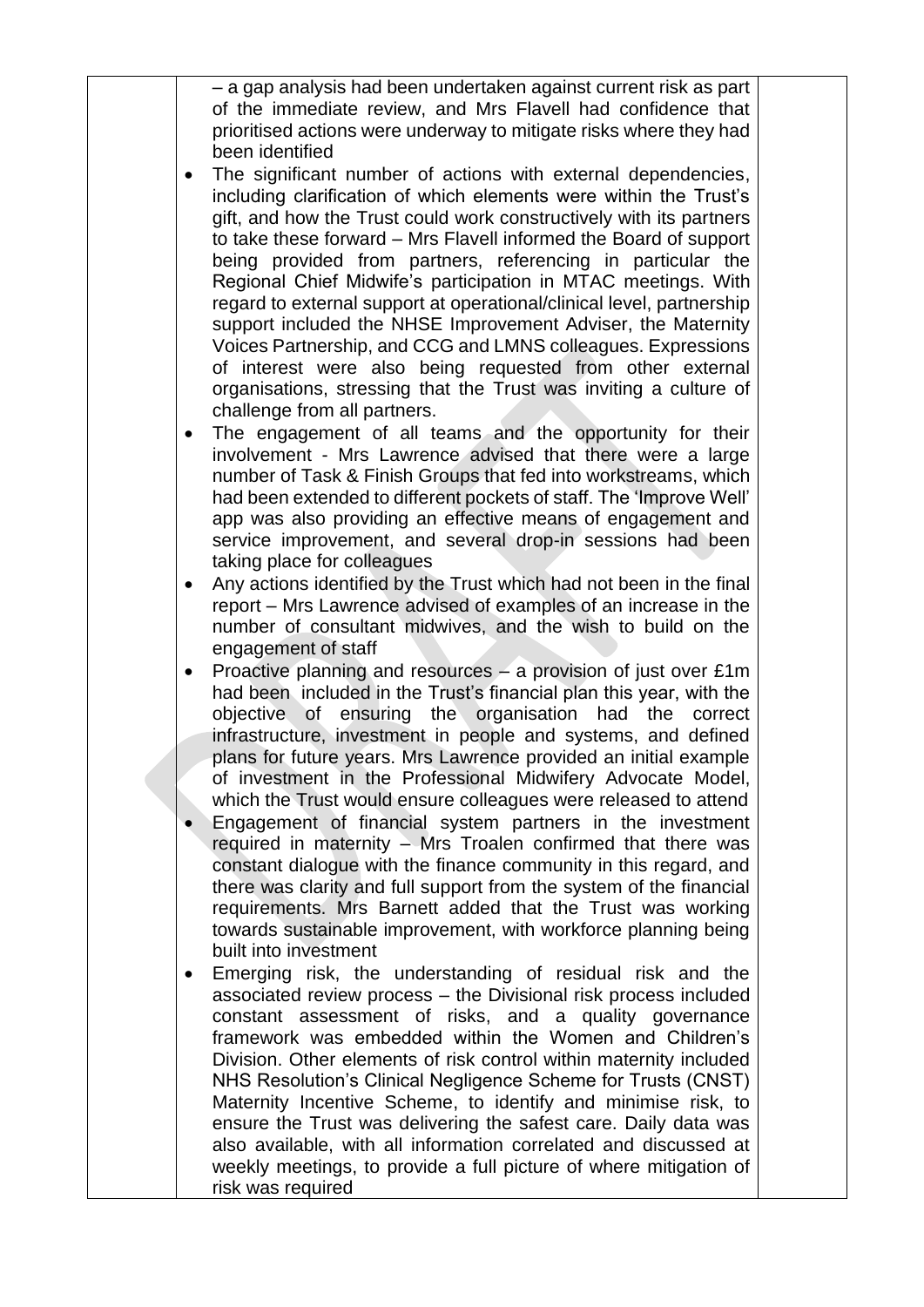|                                                   | Enrichment of the quality governance framework following<br>$\bullet$<br>publication of the final report – the framework had been reviewed,<br>and an example was provided as a result, of an identified need for<br>an additional workstream from an anaesthetic perspective.<br>Confirmation was provided that all actions were cross referenced<br>into the MTP, and it was highlighted that maternity was one of the                                         |  |  |
|---------------------------------------------------|------------------------------------------------------------------------------------------------------------------------------------------------------------------------------------------------------------------------------------------------------------------------------------------------------------------------------------------------------------------------------------------------------------------------------------------------------------------|--|--|
|                                                   | few areas of the organisation which had a Board NED Safety<br>Champion. Prof Green, who would be fulfilling the Champion role,<br>would be scrutinising all of the points raised.                                                                                                                                                                                                                                                                                |  |  |
|                                                   | In response to a particular query on the 2024 delivery date associated<br>with 14.6 of the action plan, relating to escalation of Serious Incidents<br>(SIs) to Board in a timely fashion, Mrs Lawrence took an operational<br>action to review the deadline for accuracy.                                                                                                                                                                                       |  |  |
|                                                   | The Chair thanked Mr Wright for his suggestion of a bespoke<br>familiarisation session for Mr Dhaliwal and Prof Green, and asked that<br>an operational action be taken for appropriate arrangements to be<br>made, to include the third Associate NED who would be joining the<br>Board from 1 June 2022.                                                                                                                                                       |  |  |
|                                                   | Mrs Flavell confirmed that work would continue at pace, but with the<br>due diligence required to deliver the actions fully and properly. This<br>would include action prioritisation and undertaking assessments to<br>determine the resource requirements to deliver them.                                                                                                                                                                                     |  |  |
|                                                   | The Chair added her thanks on behalf of the Board, to those<br>expressed by Mrs Flavell, to Mrs Lawrence and her teams, for the<br>significant amount of work that had already been carried out on the<br>preliminary review of all the actions from the final report.                                                                                                                                                                                           |  |  |
|                                                   | The Board of Directors took assurance from the details provided in<br>the report, and noted that an updated position would be reported at<br>the June meeting in public.                                                                                                                                                                                                                                                                                         |  |  |
|                                                   | The Chair reminded observing members of the public that questions<br>were welcome on this, or any other agenda item covered in today's<br>meeting, which could be submitted via the Trust's website.                                                                                                                                                                                                                                                             |  |  |
| <b>REPORTS FROM THE CHAIR AND CHIEF EXECUTIVE</b> |                                                                                                                                                                                                                                                                                                                                                                                                                                                                  |  |  |
| 080/22                                            | <b>Report from the Chair</b>                                                                                                                                                                                                                                                                                                                                                                                                                                     |  |  |
|                                                   | The Board of Directors received a verbal report from the Chair, which<br>covered the following points:                                                                                                                                                                                                                                                                                                                                                           |  |  |
|                                                   | As a consequence of the NED and Associate NED appointments<br>$\bullet$<br>from 1 May 2022, and a further Associate NED appointment from<br>1 June 2022, membership of the assurance committees was<br>under review. A paper in this regard would be presented to the<br>Board of Directors at the June meeting<br>Dr McMahon recently had the pleasure of attending part of the<br>$\bullet$<br>Trust's Innovation Week, during which she visited the Discharge |  |  |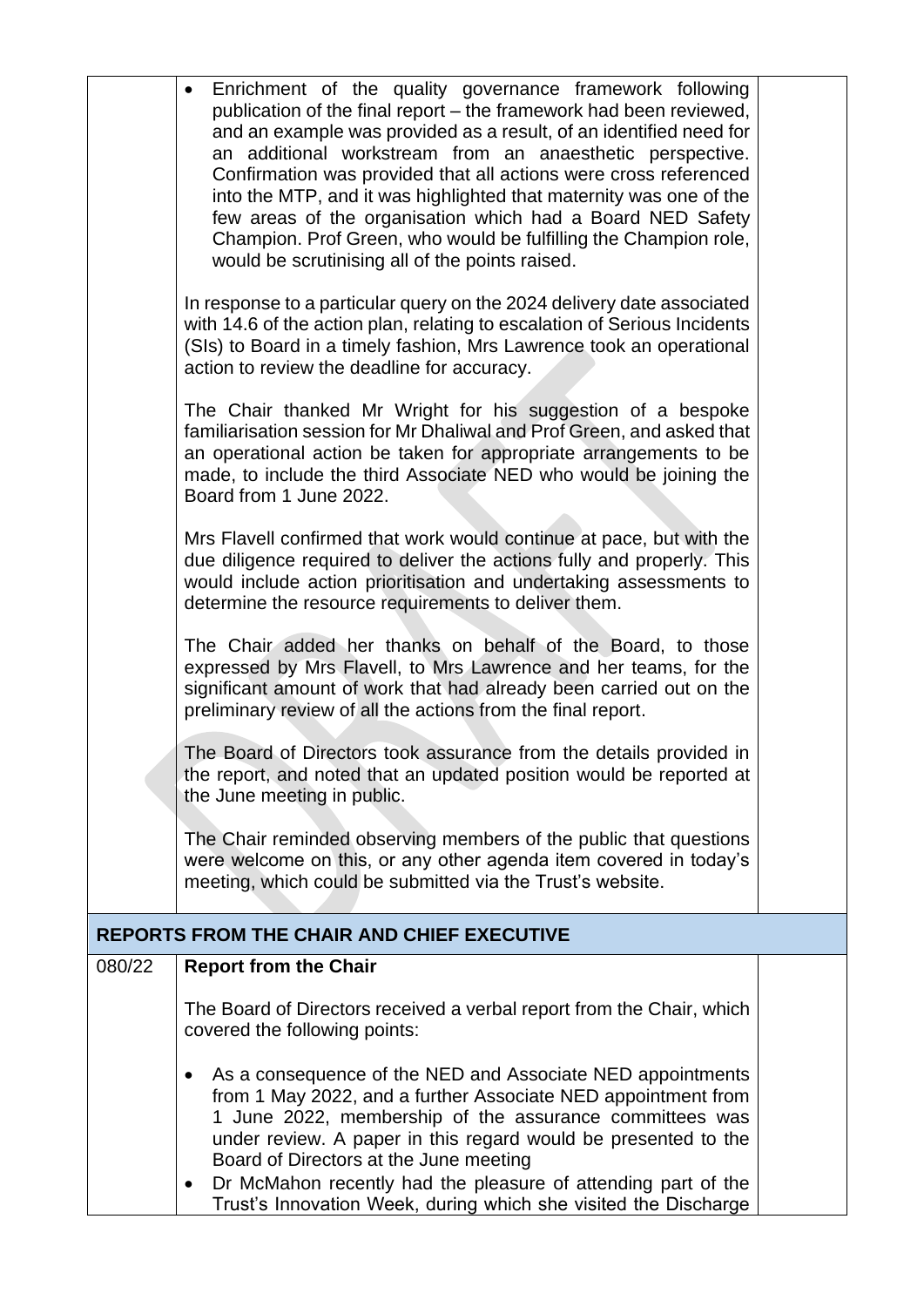|        | Lounge to speak to staff about the work they were doing.<br>Colleagues showed great enthusiasm in supporting and facilitating<br>the transfer of patients out of hospital who were medically fit for<br>discharge, and also working with families to help them understand<br>the importance of transitioning people appropriately and rapidly<br>into the most suitable place for their ongoing recovery                                                                                                                                                                                                                                                                                                                                                                                                                                                                                                                                                                                                                                                                                                                                                                                                                                                                                                                                                                                                                                                                                                                                                                                                                                                                                                                      |  |
|--------|-------------------------------------------------------------------------------------------------------------------------------------------------------------------------------------------------------------------------------------------------------------------------------------------------------------------------------------------------------------------------------------------------------------------------------------------------------------------------------------------------------------------------------------------------------------------------------------------------------------------------------------------------------------------------------------------------------------------------------------------------------------------------------------------------------------------------------------------------------------------------------------------------------------------------------------------------------------------------------------------------------------------------------------------------------------------------------------------------------------------------------------------------------------------------------------------------------------------------------------------------------------------------------------------------------------------------------------------------------------------------------------------------------------------------------------------------------------------------------------------------------------------------------------------------------------------------------------------------------------------------------------------------------------------------------------------------------------------------------|--|
|        | The Board of Directors noted the report.                                                                                                                                                                                                                                                                                                                                                                                                                                                                                                                                                                                                                                                                                                                                                                                                                                                                                                                                                                                                                                                                                                                                                                                                                                                                                                                                                                                                                                                                                                                                                                                                                                                                                      |  |
| 081/22 | <b>Report from the Chief Executive</b>                                                                                                                                                                                                                                                                                                                                                                                                                                                                                                                                                                                                                                                                                                                                                                                                                                                                                                                                                                                                                                                                                                                                                                                                                                                                                                                                                                                                                                                                                                                                                                                                                                                                                        |  |
|        | The Board of Directors received a verbal report from the Chief<br>Executive, in which Mrs Barnett provided the following overview:                                                                                                                                                                                                                                                                                                                                                                                                                                                                                                                                                                                                                                                                                                                                                                                                                                                                                                                                                                                                                                                                                                                                                                                                                                                                                                                                                                                                                                                                                                                                                                                            |  |
|        | At the date of today's meeting, the number of COVID-19 inpatients<br>$\bullet$<br>within the Trust was 42. This was a significant and encouraging<br>reduction                                                                                                                                                                                                                                                                                                                                                                                                                                                                                                                                                                                                                                                                                                                                                                                                                                                                                                                                                                                                                                                                                                                                                                                                                                                                                                                                                                                                                                                                                                                                                                |  |
|        | The Trust was still under significant pressure in Urgent and<br>$\bullet$<br>Emergency Care, and ambulance handover delays continued. Mrs<br>Barnett assured the Board that she and her executive team were<br>not satisfied with this situation from a patient experience<br>perspective. Extensive work continued with the Trust's system<br>partners to identify solutions and mitigate risk, and every<br>improvement avenue was being explored. Mrs Barnett additionally<br>referred to the Trust's current Innovation Week, which was<br>focused on service improvement opportunities to improve patient<br>care<br>The Trust continued to have a high number of inpatients who did<br>$\bullet$<br>not meet the criteria to remain in hospital. Referring to the Chair's<br>visit to the Discharge Lounge, Mrs Barnett confirmed that work<br>was underway with partner organisations to ensure a safe<br>discharge for patients<br>Focus continued on the Trust's Getting to Good and Maternity<br><b>Transformation Plans</b><br>Mrs Barnett referred to a number of recent and current national<br>$\bullet$<br>and international recognition events, which included International<br>Nurses Day that same day, International Day of the Midwife the<br>previous week, and Operating Department Practitioners Day the<br>following Saturday. These provided an opportunity to celebrate<br>and value those colleagues and teams, and a variety of activities<br>were taking place across the Trust<br>Mrs Barnett concluded by referring the Board to the further areas<br>$\bullet$<br>of focus which were covered in the subsequent Integrated<br>Performance Report.<br>The Board of Directors noted the report. |  |
|        | <b>QUALITY AND PERFORMANCE</b>                                                                                                                                                                                                                                                                                                                                                                                                                                                                                                                                                                                                                                                                                                                                                                                                                                                                                                                                                                                                                                                                                                                                                                                                                                                                                                                                                                                                                                                                                                                                                                                                                                                                                                |  |
| 082/22 | <b>Integrated Performance Report (IPR)</b>                                                                                                                                                                                                                                                                                                                                                                                                                                                                                                                                                                                                                                                                                                                                                                                                                                                                                                                                                                                                                                                                                                                                                                                                                                                                                                                                                                                                                                                                                                                                                                                                                                                                                    |  |
|        | The Board of Directors received the report from the Chief Executive.                                                                                                                                                                                                                                                                                                                                                                                                                                                                                                                                                                                                                                                                                                                                                                                                                                                                                                                                                                                                                                                                                                                                                                                                                                                                                                                                                                                                                                                                                                                                                                                                                                                          |  |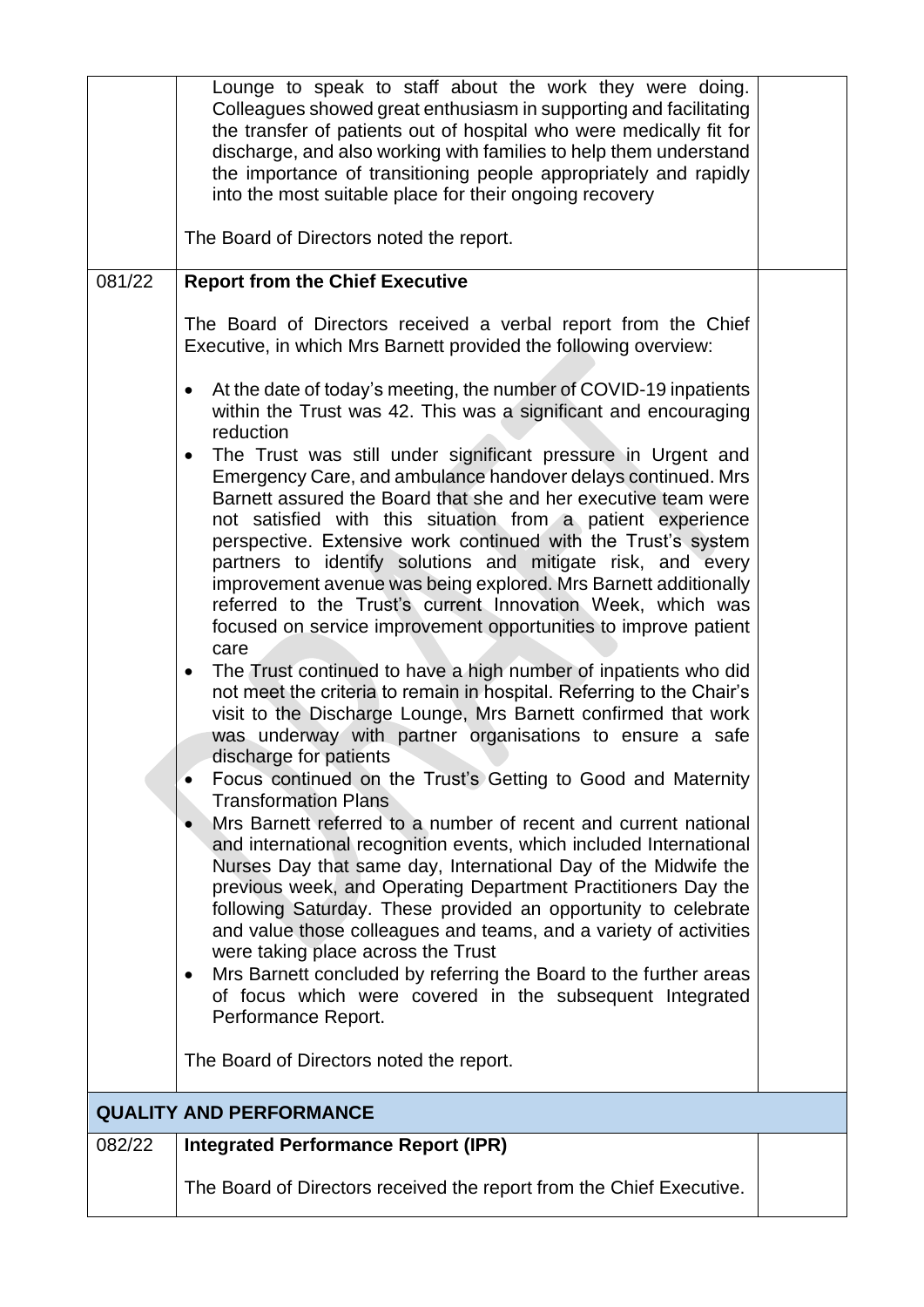Mrs Barnett referred to her executive colleagues, in order to provide more detailed information for the Board.

### **Quality Summary**

The Director of Nursing, and Acting and Co-Medical Directors, referred the Board of Directors to the full detail contained within the Quality section of the IPR, which was taken as read.

Discussion took place on the reported reduction in Delivery Suite acuity, due to a combination of vacancies, sickness and unavailability. Mrs Flavell provided assurance that mitigation was in place to redeploy midwives to ensure safe staffing levels were met. In addition, there was triangulation of acuity with 'red flags', which were reviewed through Divisional governance meetings, Workforce meetings and QSAC. Further assurance was provided that the Delivery Suite Acuity graph included in the report represented a snapshot in time and was not reflective of the mitigation which had been put in place.

In response to a query on support measures to improve smoking at time of delivery, assurance was provided on the recruitment underway to support the process, and strengthen the healthy pregnancy support service. It was noted that discussion had also taken place between the Trust and the Director of Public Health for Shropshire Telford & Wrekin, and a system-wide review would be held at MTAC in June.

### **Workforce Summary**

The Director of People & OD referred the Board of Directors to the full detail contained within the Workforce section of the IPR, which was taken as read.

Ms Boyode provided assurance of the continued focus on recruitment, and referred to ongoing work with Telford College Academy. She also referenced the mutual aid received from health partners, in particular 24 colleagues who had joined the Trust from Robert Jones and Agnes Hunt Orthopaedic Hospital, who were working in the Trust's EDs and AMUs.

It was noted that there had been a slight improvement in appraisal completions, however, the Trust was offering development for both appraisers and appraisees, with the aim of ensuring that the appraisal process in the organisation was meeting its aims. A review of the appraisal process was also underway.

The reduction in attendance at training was noted as mainly due to overall sickness and absence within the Trust, and Ms Boyode asked for the support of the Medical and Nursing Directorates in particular to ensure employees were meeting the training requirements of their roles following their return to work.

## **Operational Summary**

The Acting Chief Operating Officer referred the Board of Directors to the full detail contained within the Operational section of the IPR.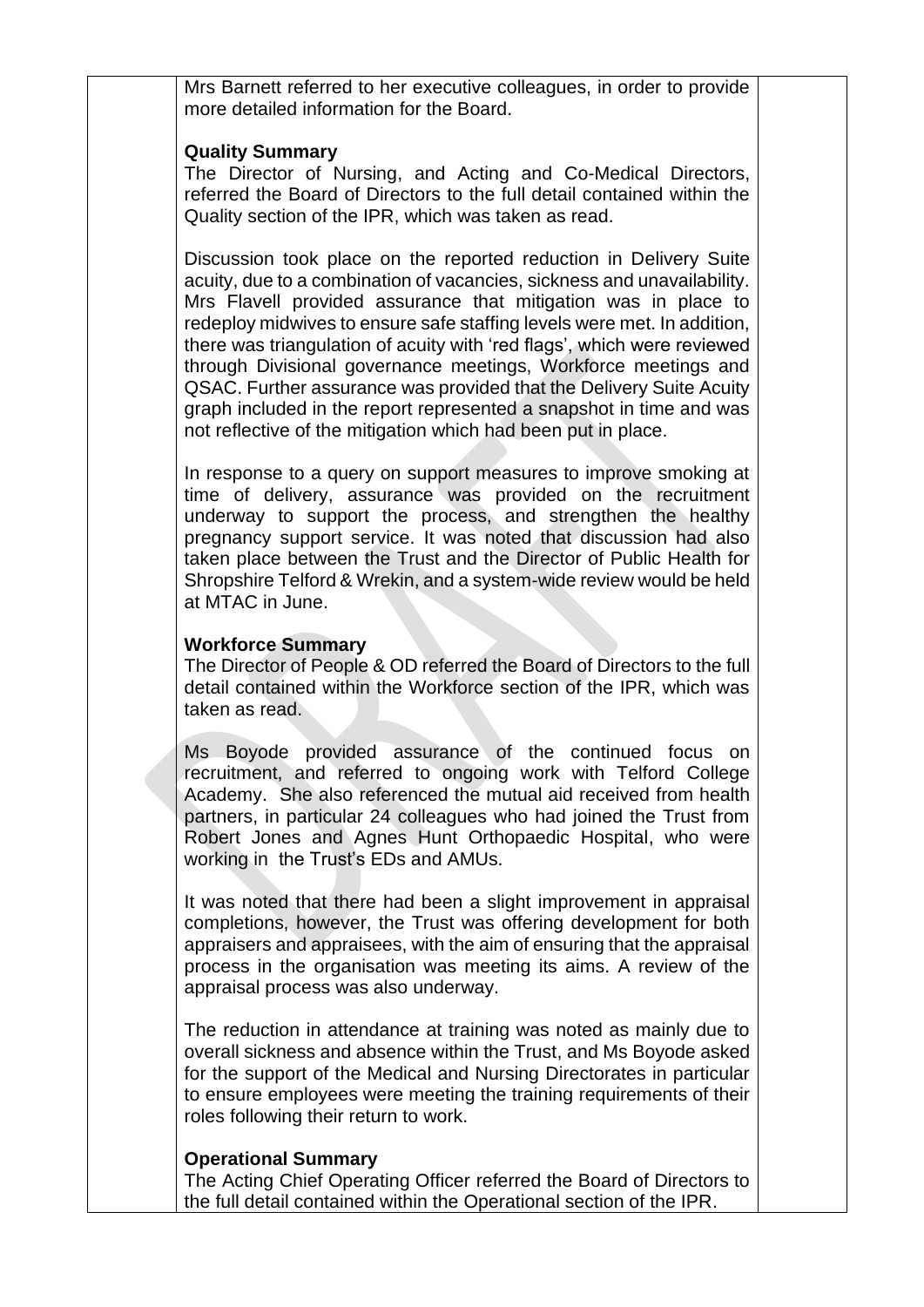The report was taken as read, and Ms Biffen advised that the biggest risk being carried by the Trust was the number of operational pressures due to ambulance handover issues, as referenced in the Chief Executive's report.

The Board was advised that a further key area of risk was the Trust not being able to restore routine elective activity at the PRH site, with particular reference to elective orthopaedic and day surgery. Whilst all possible capacity had been provided for UEC demand, it was noted that a small amount had been retained for urgent cancer pathways, and ring-fenced elective capacity, such as Ophthalmology Suite and Vanguard theatre unit, allowing the Trust to treat long waiting patients where possible. The objective to reduce the number of patients waiting over 104 weeks by the end of March had been achieved, with 62 patients waiting against a target of 74. Work continued to reduce this number to zero by the end of June 2022, and to maintain at this level. Assurance was provided that a range of additional capacity was planned to be retained and used in 2022/23.

Discussion took place on the changing pattern of risk that the Trust needed to manage, due to the changing nature of the COVID-19 virus. The Chair felt that a Board seminar on this topic would be useful, and asked that this be included in the seminar programme at an early opportunity.

**DGC**

### **Finance Summary**

The Director of Finance referred the Board of Directors to the full detail contained within the Finance section of the IPR, which was taken as read.

Mrs Troalen clarified that the report showed the year end position, which was subject to external audit, however she did not feel there was any cause for concern in this regard.

#### **Getting to Good - Transformation Summary**

The summary was taken as read.

Assurance was provided by the Director of Governance and Communications on the 'off track' Board governance element of the report. Ms Milanec clarified that a review of the Board Committees had been undertaken in 2021, the outcome of which had been taken to the Audit & Risk Assurance Committee (ARAC) in December. However, the original review had since been affected by external matters, and had now evolved into a wider review than initially anticipated, which would include a defined link between the Board Assurance Framework and the Trust Strategy.

Mrs Troalen clarified that the Transformation Summary report would be presented in a new format from June, due to the Trust's formal exit from the UHB quality improvement alliance. As a consequence, some of the information that was previously reported through the alliance would be received as a standalone report direct to Board going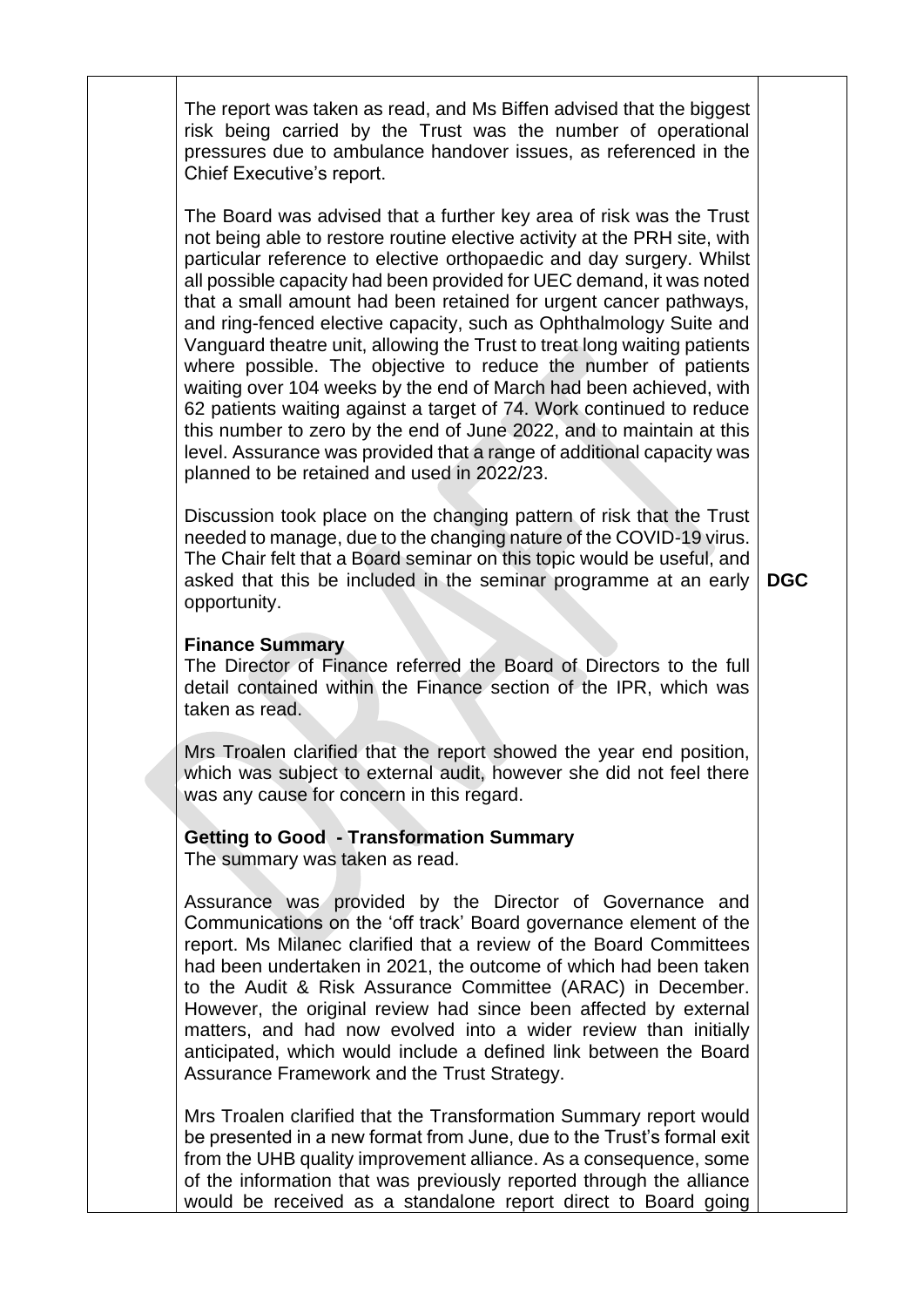|        | forward, to provide additional detail for the Trust's Getting to Good<br>programme of work                                                                                                                                                                                                                                                                                                                                                                                                                                                                                                                                                                                                                                                                        |  |
|--------|-------------------------------------------------------------------------------------------------------------------------------------------------------------------------------------------------------------------------------------------------------------------------------------------------------------------------------------------------------------------------------------------------------------------------------------------------------------------------------------------------------------------------------------------------------------------------------------------------------------------------------------------------------------------------------------------------------------------------------------------------------------------|--|
|        | The Board of Directors noted the Integrated Performance Report.                                                                                                                                                                                                                                                                                                                                                                                                                                                                                                                                                                                                                                                                                                   |  |
| 083/22 | Quarterly Report from the Director of Infection Prevention &<br><b>Control</b>                                                                                                                                                                                                                                                                                                                                                                                                                                                                                                                                                                                                                                                                                    |  |
|        | The Board of Directors received the report from the Director of<br>Nursing, which was taken as read.                                                                                                                                                                                                                                                                                                                                                                                                                                                                                                                                                                                                                                                              |  |
|        | Discussion took place on the section of the report which referred to<br>staff Lateral Flow Testing (LFT), and the significant number of people<br>who were not reporting their results. Mrs Flavell clarified that this was<br>a challenge for all organisations. Numerous communications to staff<br>had been issued on this subject, and there was anecdotal evidence<br>that people were testing and reporting to the national database<br>instead of the local database, noting that Trusts do not have access<br>to reporting data within the national database to amalgamate results.<br>Assurance was provided to the Board of Directors that there were<br>robust processes in place to ensure people were clear of COVID-19<br>before returning to work. |  |
|        | The Board of Directors noted and took assurance from the report.                                                                                                                                                                                                                                                                                                                                                                                                                                                                                                                                                                                                                                                                                                  |  |
| 084/22 | <b>Quarterly Public Participation Report</b>                                                                                                                                                                                                                                                                                                                                                                                                                                                                                                                                                                                                                                                                                                                      |  |
|        | The Board of Directors was referred to the full Public Participation<br>report within the supplementary information pack of papers.                                                                                                                                                                                                                                                                                                                                                                                                                                                                                                                                                                                                                               |  |
|        | Mr Steyn provided assurance that late notification of service changes<br>from the Divisions, as referenced in the executive summary, was no<br>longer an issue, and had already been resolved.                                                                                                                                                                                                                                                                                                                                                                                                                                                                                                                                                                    |  |
|        | Discussion took place on the Trust's successful volunteer<br>programme, the key points of which were as follows:                                                                                                                                                                                                                                                                                                                                                                                                                                                                                                                                                                                                                                                  |  |
|        | In the context of the Trust's current resource challenges, Mr Steyn<br>$\bullet$<br>clarified that volunteers were being utilised extensively and very<br>effectively to support with a variety of activities across the<br>organisation<br>Ms Boyode advised the Board of the ambition to consider how<br>$\bullet$<br>career routes could be created for volunteers at the Trust, equally<br>recognising that some people would wish to stay within their<br>volunteer roles                                                                                                                                                                                                                                                                                    |  |
|        | It was recognised that there was also an opportunity to support in<br>٠<br>the Trust's education provision.                                                                                                                                                                                                                                                                                                                                                                                                                                                                                                                                                                                                                                                       |  |
|        | Ms Boyode provided assurance that the link with The Princes Trust<br>was still active, but she acknowledged with apologies that justice was<br>not being done to the Trust's association in terms of communication.                                                                                                                                                                                                                                                                                                                                                                                                                                                                                                                                               |  |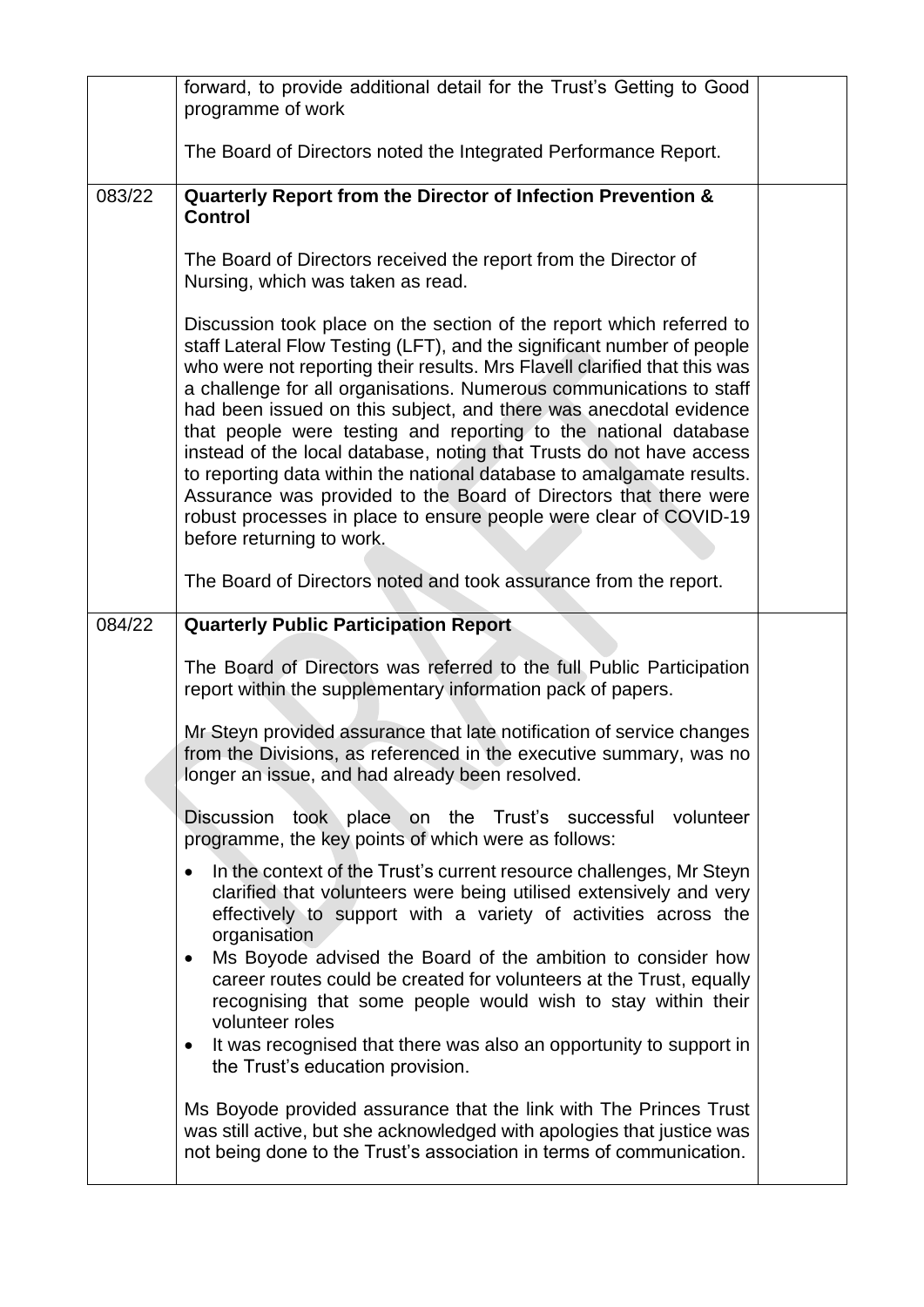|        | The Board of Directors noted the report, and recognised that the<br>Public Participation Programme was an important mechanism by<br>which the Trust can 'open its doors' and invite people to scrutinise its<br>plans.                                                                                                                                                                                                                                                                                                                                                     |  |
|--------|----------------------------------------------------------------------------------------------------------------------------------------------------------------------------------------------------------------------------------------------------------------------------------------------------------------------------------------------------------------------------------------------------------------------------------------------------------------------------------------------------------------------------------------------------------------------------|--|
|        | <b>ASSURANCE FRAMEWORK (Part 2)</b>                                                                                                                                                                                                                                                                                                                                                                                                                                                                                                                                        |  |
| 085/22 | Clinical Negligence Scheme for Trusts (CNST) Maternity<br><b>Incentive Scheme Year 4 Progress Update</b>                                                                                                                                                                                                                                                                                                                                                                                                                                                                   |  |
|        | The Board of Directors received the report from the Director of<br>Nursing, who was joined for this item by Mrs Lawrence, Director of<br>Midwifery, and Mr Baker, Deputy Director of Operations for Women &<br>Children's Division.                                                                                                                                                                                                                                                                                                                                        |  |
|        | Mrs Flavell drew the attention of the Board to notification by NHS<br>Resolution (NHSR), which administers the scheme, of the relaunch of<br>Year 4 of the scheme from 6 May 2022. As a result, the scheme's<br>submission deadline had been extended from June 2022 to 5 January<br>2023. Interim timeframes within each of the safety actions had also<br>been reviewed and extended.                                                                                                                                                                                    |  |
|        | The following points were highlighted:                                                                                                                                                                                                                                                                                                                                                                                                                                                                                                                                     |  |
|        | The report showed that the completion rate had fallen behind<br>planned progress as regards Safety Actions 2, 6 and 8 and there<br>were ongoing risks to delivery associated with each of these,<br>which had already been highlighted to the Board of Directors in<br>previous reports. However, as the submission date had now been<br>extended to 5 January 2023, those safety actions were anticipated<br>to be addressed<br>With regard to the ongoing risks to delivery, as detailed in Section                                                                      |  |
|        | 12 of the report, confirmation was provided that the standard was<br>now much more achievable due to the extended submission date                                                                                                                                                                                                                                                                                                                                                                                                                                          |  |
|        | Following review and discussion, the Board of Directors:                                                                                                                                                                                                                                                                                                                                                                                                                                                                                                                   |  |
|        | Noted the high-level version of the Quarter 4 2021-22 PMRT<br>report (Appendix 1), which had been shared at the Board of<br>Directors meeting in private for reasons of patient confidentiality<br>Took assurance from the level of achievement of care applicable<br>$\bullet$<br>to babies with Fetal Growth Restriction or who were Small for<br>Gestational Age, as well as the Pre-Term Care measures as<br>articulated in Section 7 of the report                                                                                                                    |  |
|        | Noted the evidence provided in this and earlier papers to<br>$\bullet$<br>demonstrate completion of Safety Actions 9 and 10 (further to<br>Safety Action 5, which had already been accepted), and took<br>assurance from this, and as regards Safety Action 10, took<br>assurance from Appendix 2, which had been shared at the Board<br>of Directors meeting in private for reasons of patient confidentiality<br>Noted the ongoing risks to delivery, as articulated in Section 13 of<br>$\bullet$<br>the report, and noted the possibility of failing to achieve Safety |  |
|        | Actions 2, 6 and 8, which would mean overall failure to achieve<br><b>CNST Year 4</b>                                                                                                                                                                                                                                                                                                                                                                                                                                                                                      |  |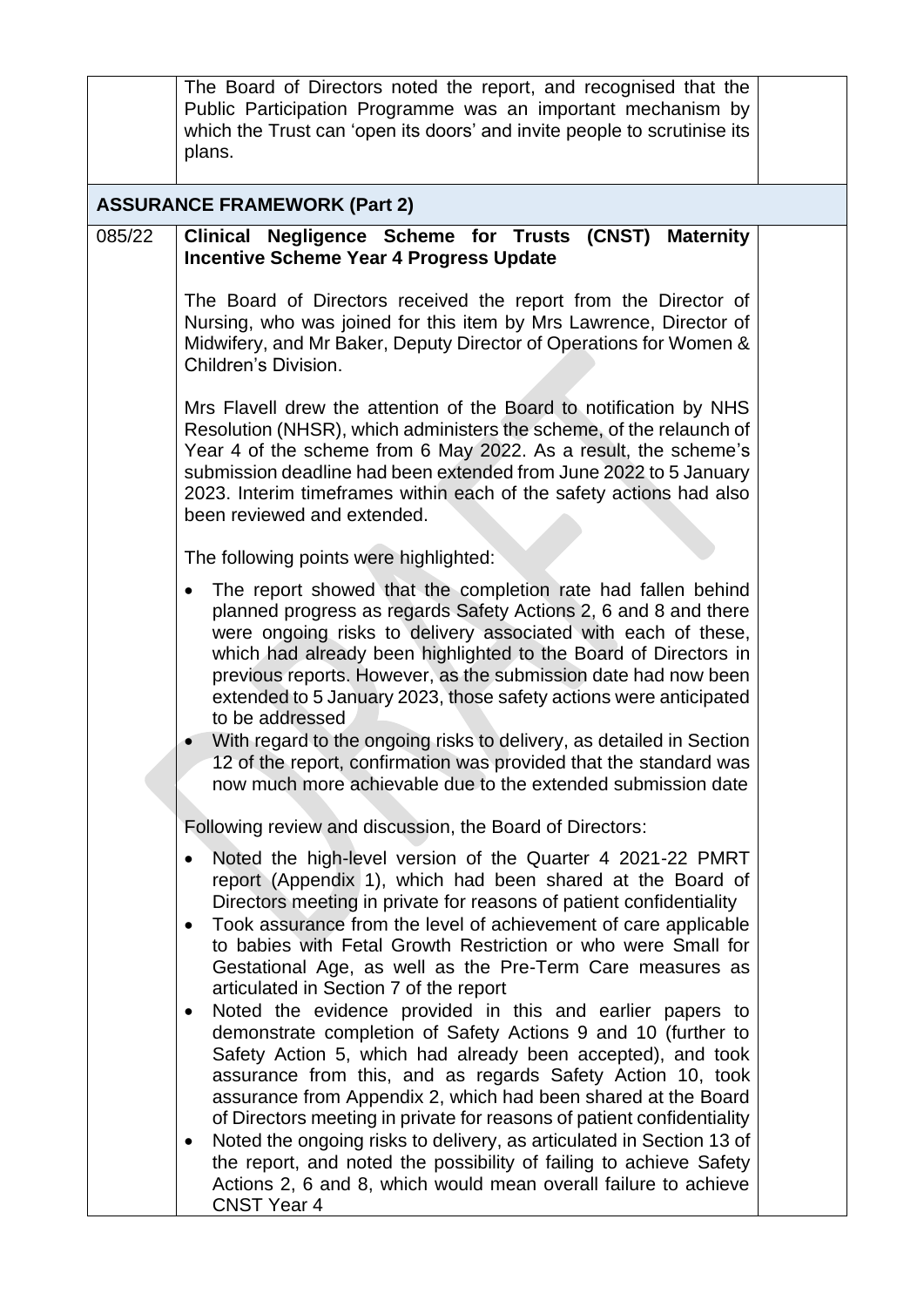|        | Was prepared to receive the remaining compliance confirmations<br>for Safety Actions between May and December 2022, and be<br>prepared to authorise the Chief Executive to sign the self-<br>declaration form on behalf of the Trust on or before the revised<br>self-certification date.                                                                                                                                                                                                                                                                                                                                                                                                                                                                                                                                                                                                                                                                                                                                                                                                                                                                                                                                                                                                                                                                                                                                                                                                                                                                                                                                                 |  |
|--------|-------------------------------------------------------------------------------------------------------------------------------------------------------------------------------------------------------------------------------------------------------------------------------------------------------------------------------------------------------------------------------------------------------------------------------------------------------------------------------------------------------------------------------------------------------------------------------------------------------------------------------------------------------------------------------------------------------------------------------------------------------------------------------------------------------------------------------------------------------------------------------------------------------------------------------------------------------------------------------------------------------------------------------------------------------------------------------------------------------------------------------------------------------------------------------------------------------------------------------------------------------------------------------------------------------------------------------------------------------------------------------------------------------------------------------------------------------------------------------------------------------------------------------------------------------------------------------------------------------------------------------------------|--|
| 086/22 | Freedom to Speak Up (FTSU) Q4 Report                                                                                                                                                                                                                                                                                                                                                                                                                                                                                                                                                                                                                                                                                                                                                                                                                                                                                                                                                                                                                                                                                                                                                                                                                                                                                                                                                                                                                                                                                                                                                                                                      |  |
|        | The Director of Governance and Communications introduced Ms<br>Turner, Lead FTSU Guardian, to present the report.                                                                                                                                                                                                                                                                                                                                                                                                                                                                                                                                                                                                                                                                                                                                                                                                                                                                                                                                                                                                                                                                                                                                                                                                                                                                                                                                                                                                                                                                                                                         |  |
|        | The report was taken as read, and the following additional points were<br>covered:                                                                                                                                                                                                                                                                                                                                                                                                                                                                                                                                                                                                                                                                                                                                                                                                                                                                                                                                                                                                                                                                                                                                                                                                                                                                                                                                                                                                                                                                                                                                                        |  |
|        | The number of open contacts had now reduced to 136, from the<br>figure of 174 shown in the report<br>Following publication of the final Ockenden Report on 30 March<br>2022, and with regard to the findings relating to culture, which led<br>to the failings in care, and in particular the psychological safety of<br>staff in feeling able to speak up, a number of actions had been<br>taken to consolidate arrangements at the Trust, which were<br>detailed within this report. The Board of Directors was advised that<br>whilst all of those actions were important, and more will be done<br>from a FTSU cultural perspective, the most importance difference<br>in addressing the speaking up culture positively within maternity<br>had been the Director of Midwifery appointment<br>The staff survey results had once again shown that there were<br>$\bullet$<br>significant problems with behaviours and<br>bullying<br>and<br>harassment, and the publication of more granular results by<br>Divisions and Team was awaited<br>Ms Turner's plea was for the Trust to listen to what the staff were<br>saying, and she requested that the Board completed the three<br>modules of the FTSU training as soon as possible. It was<br>confirmed that this was mandatory training for all Board members<br>Mrs Barnett advised that work had commenced with a further<br>$\bullet$<br>organisation to provide some additional support, and Ms Turner<br>took an operational action to establish whether, whilst appreciative<br>of confidentiality, the Trust could obtain any data to aid its<br>awareness and understanding |  |
|        | Mrs Barnett further advised that the system used to track the<br>٠<br>Trust's maternity transformation work was also being adopted for<br>FTSU, as it had outgrown its current administrative infrastructure,<br>noting that this should help to alleviate resource pressure within<br>the FTSU team                                                                                                                                                                                                                                                                                                                                                                                                                                                                                                                                                                                                                                                                                                                                                                                                                                                                                                                                                                                                                                                                                                                                                                                                                                                                                                                                      |  |
|        | Ms Turner provided assurance that temporary staff were being<br>٠<br>covered under the FTSU processes, although, whilst there was an<br>awareness of the FTSU Guardians, she acknowledged that they                                                                                                                                                                                                                                                                                                                                                                                                                                                                                                                                                                                                                                                                                                                                                                                                                                                                                                                                                                                                                                                                                                                                                                                                                                                                                                                                                                                                                                       |  |
|        | could promote themselves more to this group<br>It was noted that consideration was also required to how concerns<br>٠<br>were captured where they had not come through the FTSU route                                                                                                                                                                                                                                                                                                                                                                                                                                                                                                                                                                                                                                                                                                                                                                                                                                                                                                                                                                                                                                                                                                                                                                                                                                                                                                                                                                                                                                                     |  |
|        | Mrs Barnett reinforced the commitment of the Trust to following<br>through where there may have been insufficient colleague<br>engagement, and ensuring the best possible levels of response.                                                                                                                                                                                                                                                                                                                                                                                                                                                                                                                                                                                                                                                                                                                                                                                                                                                                                                                                                                                                                                                                                                                                                                                                                                                                                                                                                                                                                                             |  |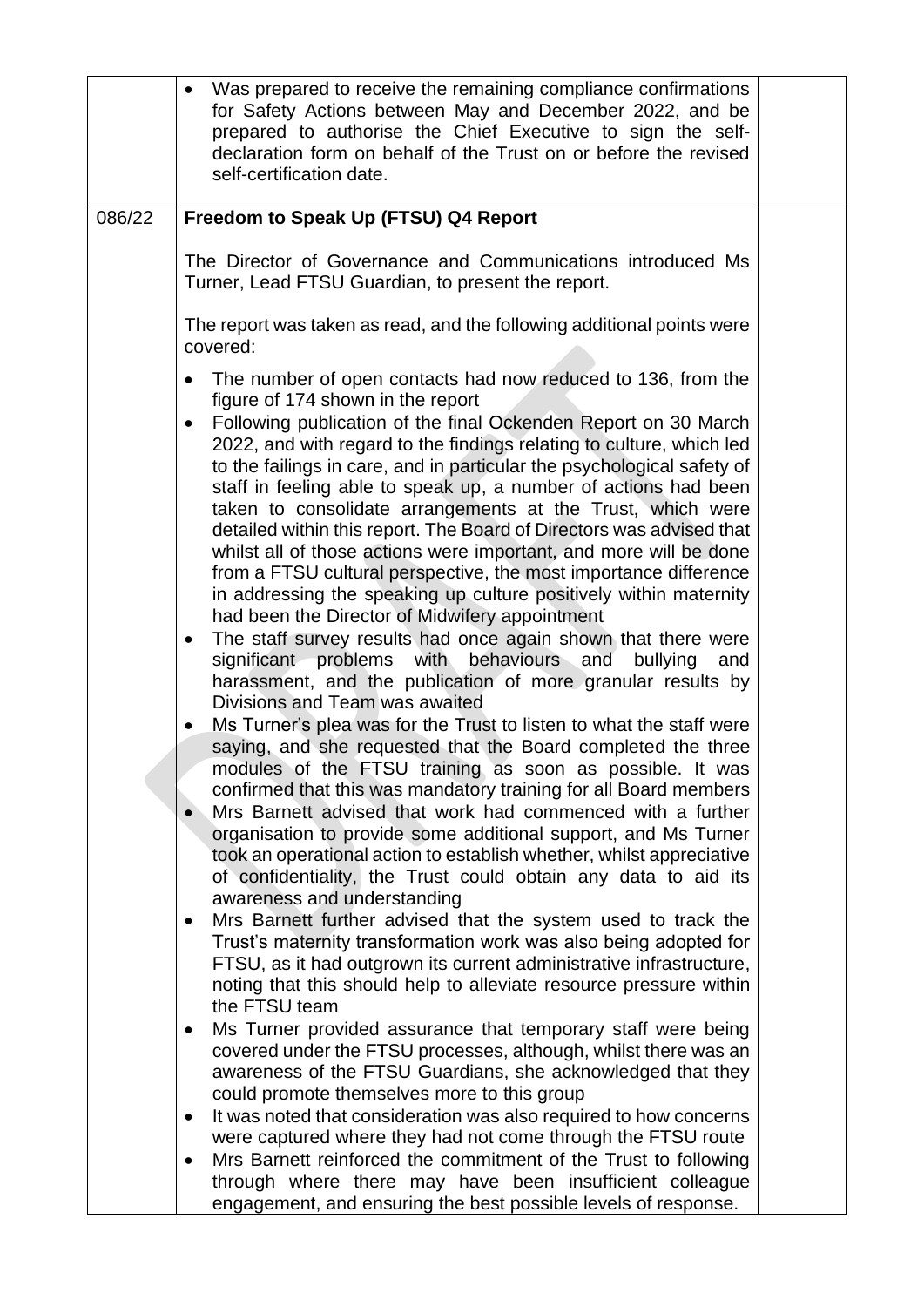|        | The Board of Directors noted and took assurance from the report.                                                                                                                                                                                                                                                                                                                                                                          |  |
|--------|-------------------------------------------------------------------------------------------------------------------------------------------------------------------------------------------------------------------------------------------------------------------------------------------------------------------------------------------------------------------------------------------------------------------------------------------|--|
| 087/22 | <b>Incident Overview Report</b>                                                                                                                                                                                                                                                                                                                                                                                                           |  |
|        | The Board of Directors received the report presented by the Director<br>of Nursing and Acting Medical Director, to provide assurance to the<br>Board of the efficacy of the incident management and Duty of<br>Candour compliance processes.                                                                                                                                                                                              |  |
|        | It was noted that the incident reporting supporting this paper had been<br>reviewed to assure that systems of control were robust, effective and<br>reliable, thus underlining the Trust's commitment to the continuous<br>improvement of incident and harm minimisation.                                                                                                                                                                 |  |
|        | The report was taken as read, and additionally Dr Jones clarified the<br>importance of focusing on all elements when considering patterns of<br>incidents and what the underlying root causes might be. He noted, for<br>example, that staff were a large factor when looking at complaints<br>around incidents, and ways of reducing risk therefore needed to be in<br>the context of a foreseeable, and less than ideal, lack of staff. |  |
|        | The Board of Directors noted and took assurance from the report.                                                                                                                                                                                                                                                                                                                                                                          |  |
|        |                                                                                                                                                                                                                                                                                                                                                                                                                                           |  |
| 088/22 | <b>Quality &amp; Safety Assurance Committee Monthly Report</b>                                                                                                                                                                                                                                                                                                                                                                            |  |
|        | The Board of Directors received the report from the Committee Chair,<br>Dr Lee, which was taken as read.                                                                                                                                                                                                                                                                                                                                  |  |
|        | The attention of the Board was drawn to a number of the issues within<br>the 'Alert' section of the report, and in particular:                                                                                                                                                                                                                                                                                                            |  |
|        | Delivering the CQC best practice of paediatric triage 'within 15<br>minutes' performance continued to be problematic. Whilst there<br>were intentions to identify dedicated space and staffing to this<br>function, it was noted that the Trust was currently in breach of this<br>condition                                                                                                                                              |  |
|        | There was a significant risk with respect to the sustainability of the<br>$\bullet$<br>Trust's two-site critical care provision, and the ability to provide<br>consultant delivered care was becoming more challenging. Whilst<br>business continuity plans were in place should there be a short-<br>term issue, a longer term solution was required to provide a                                                                        |  |
|        | sustainable model that was compelling for existing staff and<br>potential new recruits. Dr Jones reported that, in view of HTP<br>completion being several years ahead, a programme manager<br>has been appointed to consider a mitigating sustainable model,                                                                                                                                                                             |  |
|        | and more information on this would follow.<br>The Board of Directors took assurance from the ongoing monitoring<br>activity by the Committee.                                                                                                                                                                                                                                                                                             |  |
| 089/22 | <b>Finance &amp; Performance Assurance Committee Monthly Report</b>                                                                                                                                                                                                                                                                                                                                                                       |  |